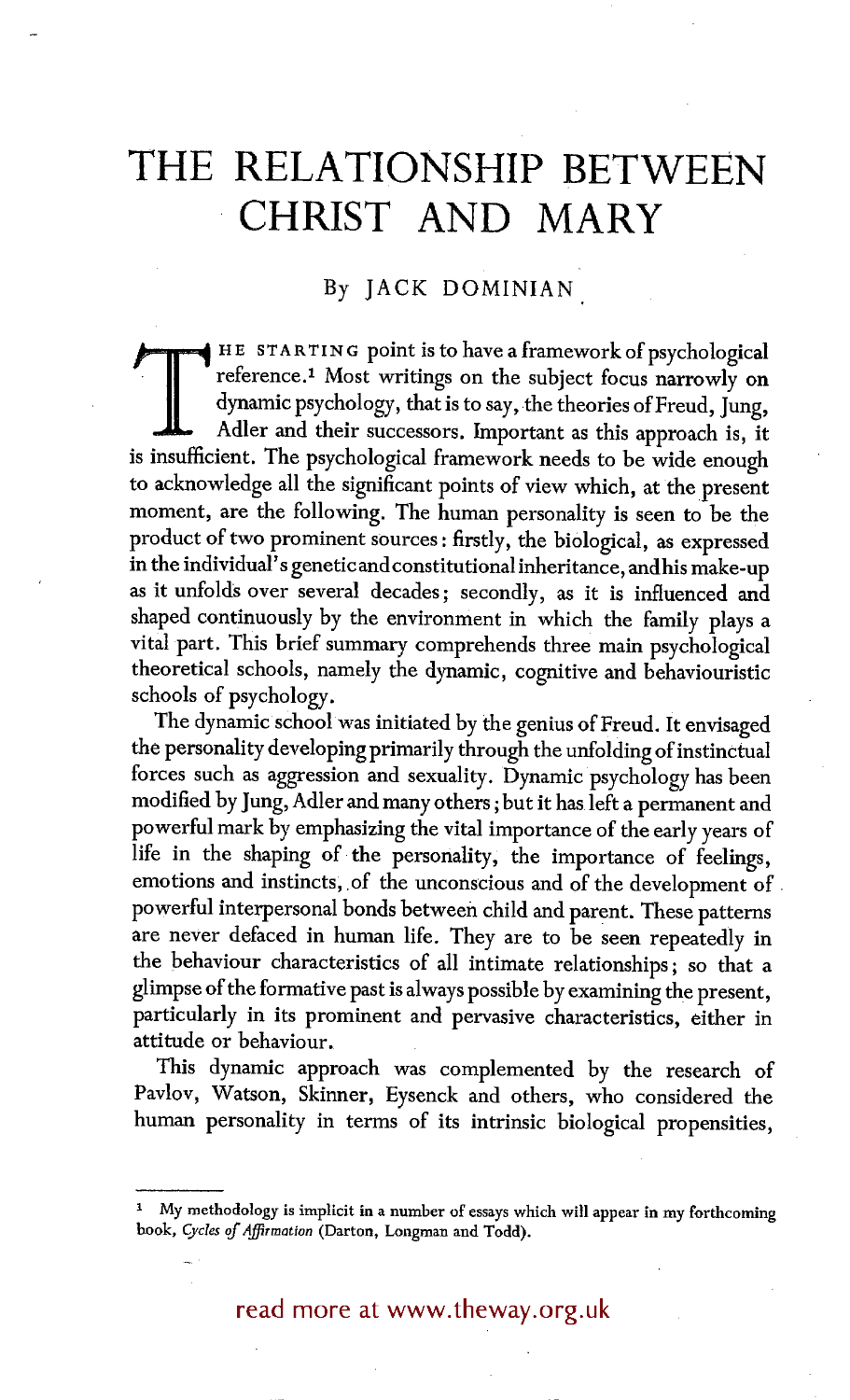particularly the neuro-physiological ones. The organism is now seen to unfold, not only in the Freudian sense of fixed instinctual phases, but also as capable of developing according to evolutionary dictates, and through its rich ability to learn and form a whole range of powerful bonds. In learning-theory these are known as the stimulus-response bonds. Once again, however, this leaves us with the adult personality growing through the result of several patterns of characteristics : some are intrinsic to its constitutional make-up, but others are learned in its interaction with the environment, particularly the parents. Thus we find ourselves able to catch a glimpse of formative psychological influences by examining adult behaviour.

To these dynamic and learning-theory schools we must add that of Piaget, who has described the cognitive growth of the individual in terms of a wide variety of psychological characteristics of perception, acquisition of intellectual characteristics, language, thought and moral growth. Cognitive psychology complements the other two schools. All three recognize, of course, that the culture in which the individual grows, substantially modifies the unchanging biological and psychological human traits.

What emerges from all this? We believe that, by looking at the fact that the gospels supply about Christ, however defective and distorted these may be through the interpretation of the observer, nevertheless we are able to catch a glimpse, however restricted, of the adult behaviour of a person whose impact was so powerful that a number of his immediate followers were ultimately impelled to interpret it as divine. In so far as it is possible to identify correctly the psychological functions of this behaviour, and relying on the principles enunciated, that these characteristics were influenced by the learning which took place in the encounter between Christ and his parents, we can draw some inferences about the personality of his parents, in our case principally of Mary.

You may consider that this area of inference is virtually a minefield and that the enquirer is likely to trip at any moment and be blown to smithereens while engaged on this particular analysis. You may be right. Personally i consider that the current changes in theology in understanding Christ's humanity will be inadequate unless the processes I have outlined are taken seriously by psychologists and theologians. I have the great advantage that I have no reputation to lose and can, therefore, take on this task.

Thus, all I have to say will be open to criticism from theological scholars, who may challenge my interpretation of scriptural passages, and from psychologists, who may take another view of the importance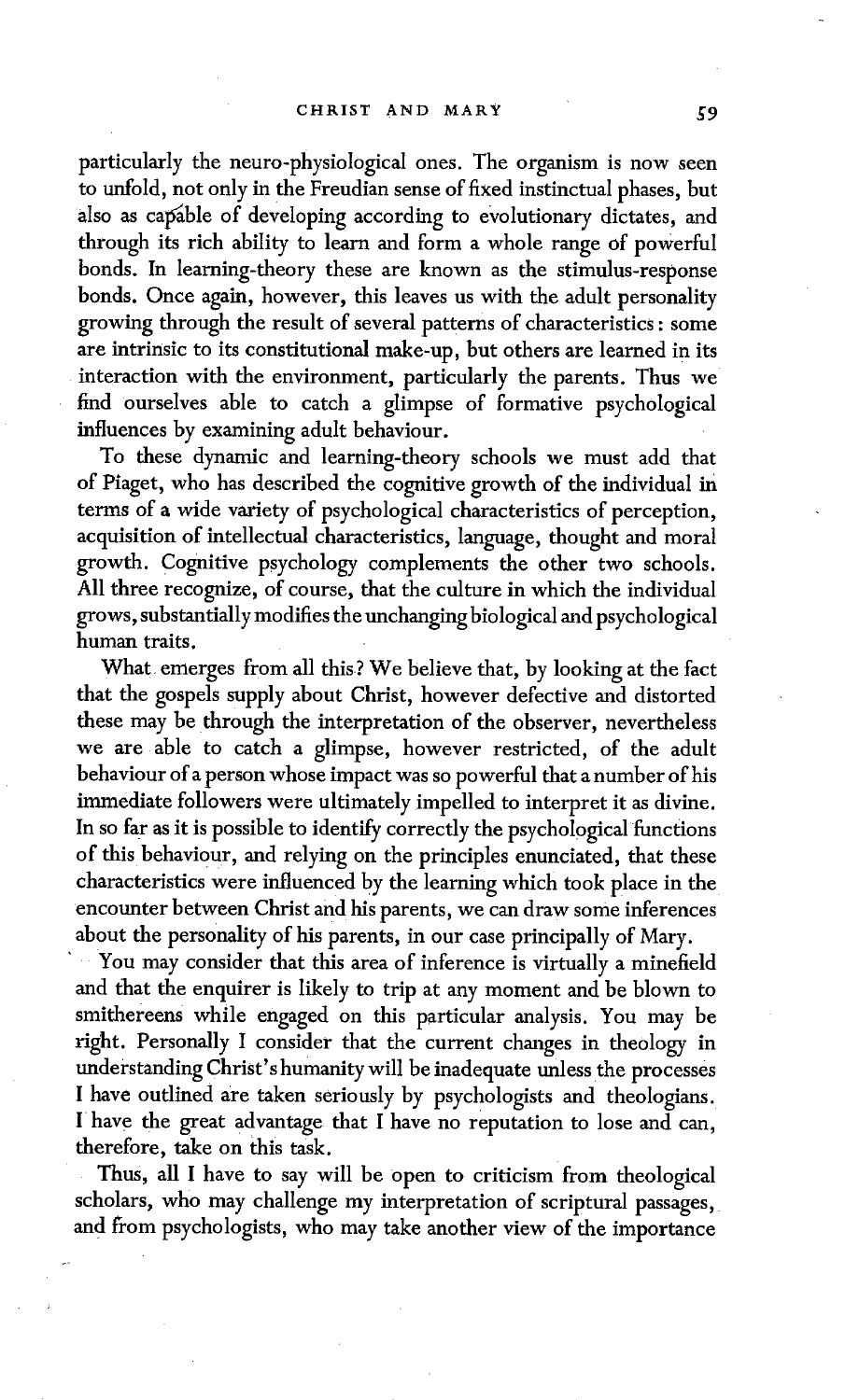attached to various psychological features of Christ's personality. I concede these possibilities. As far as the theologians are concerned, I acknowledge that I am seeking fundamental and enduring features in the life of Christ which must have been so powerful as to influence their recording. These features can be perceived despite the inevitable distortion of the original events. I also acknowledge that my own interpretation is subject to all the biases inherent in me as an individual who sees what he wants to see. With all these disclaimers, perhaps now I can state some of the features that I consider relevant in the familystructure of Christ, seen through the documentation of his childhood and adult life.

#### *Facts for consideration*

Perhaps the first point to be made is to specify the factors that I would like to consider in the family structure. I would like to deal with the virgin birth, and thus the question of the origin of Christ's life; Christ's relationship with his parents and his separation from them, with the ultimate awareness and orientation towards his heavenly Father; the particular kind of impact which Mary had on him as a woman and as his mother, with particular reference to his capacity to form loving relationships with others and a sexual identity. Since his capacity to love must have been clear to everyone, this is the feature I would like to examine most closely.

## *Origin of life of Jesus Christ*

'When the appointed time came, God sent his Son born of a woman' .2 In the accounts of Matthew and Luke, the New Testament refers to Christ's virginal birth. The implications of this are that as far as his genetic make-up is concerned there was no male contribution. Thus, the impact made by Joseph would be simply that of an adopted parent or stepfather, although his presence from the time of conception means that his awareness of the child, and therefore the child's awareness of him, was far more complete than if he had arrived on the scene at a later stage. As far as Mary is concerned, the question facing us is whether Christ originated in one of her ova which became fertilized by the power of the Holy Spirit, or whether a fertilized ovum developed in her uterus. The doctrine of the virginal conception in the roman catholic tradition is compatible with either view; but we must conclude that one of her ova was involved, so that her genetic contribution must he

,r

Gal 4, 4.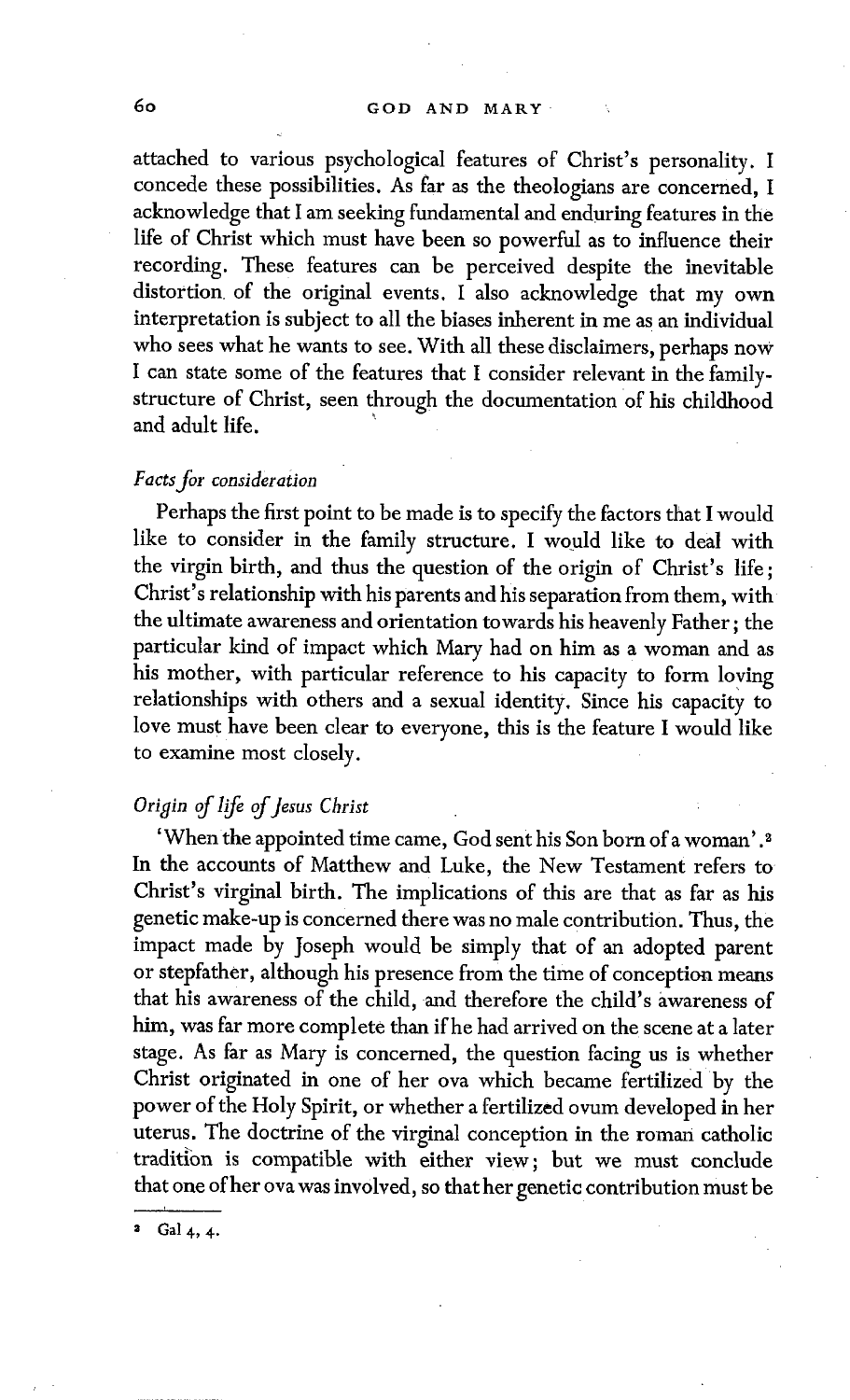taken into account. Furthermore, in Luke's gospel, the comparison between Mary's conception and that of Elizabeth would indicate that physiologically a comparison is made in this sense, that reference to old age suggests cessation of ovulation.

Even this situation leaves us, humanly speaking, with a mystery, the fertilization of Mary's ovum in the absence of a male sperm. The mystery so far cannot be penetrated in that we have no knowledge, at the human level, of any process of parthenogenesis.

#### *Family structure*

The biological mystery of the presence of the male Y chromosome in Christ's body in the absence of a male donor is intensified by the further controversy whether the brothers and sisters referred to in the gospels were actual brothers and sisters or more distant relatives. It makes a lot of difference in the personality whether he is an only child or not. It is assumed in this paper that the traditional view that Christ had no actual brothers or sisters is the correct one.

Under these circumstances, following the traditional views of a virgin birth and an only-child family, we have also to come to the psychological conclusion that, by ordinary standards, this was in one sense an abnormal background for Christ's development. In this paper I will not consider the family structure on the hypothesis that the doctrine of the virgin birth needs modification, although any detailed enquiry would also have to pay attention to this.

# *Influence of parents*

In addition to these traditionally held beliefs, what other information do we have regarding Christ's early years ? We read that his parents were forced to flee to Egypt, which must have been quite unsettling, as all those know who have experienced the impact of being refugees. However, after Herod's death he returned with his parents to Nazareth and knew the life of the son of a carpenter. We know next to nothing about Joseph, but about Mary the gospels give us some details.

We read in St Luke that, when the shepherds told Mary the news of the angels, she responded by treasuring and pondering on this information. Her response to the annunciation.is also a quiet one, accepting unconditionally the events which she clearly did not grasp fully. These observations, coupled with the remaining few in the gospels, suggest a quiet, introvert person given to emphasizing the inner world, as against her cousin Elizabeth, who is given to loud cries and has a more extrovert temperament. This awareness of the inner world, of the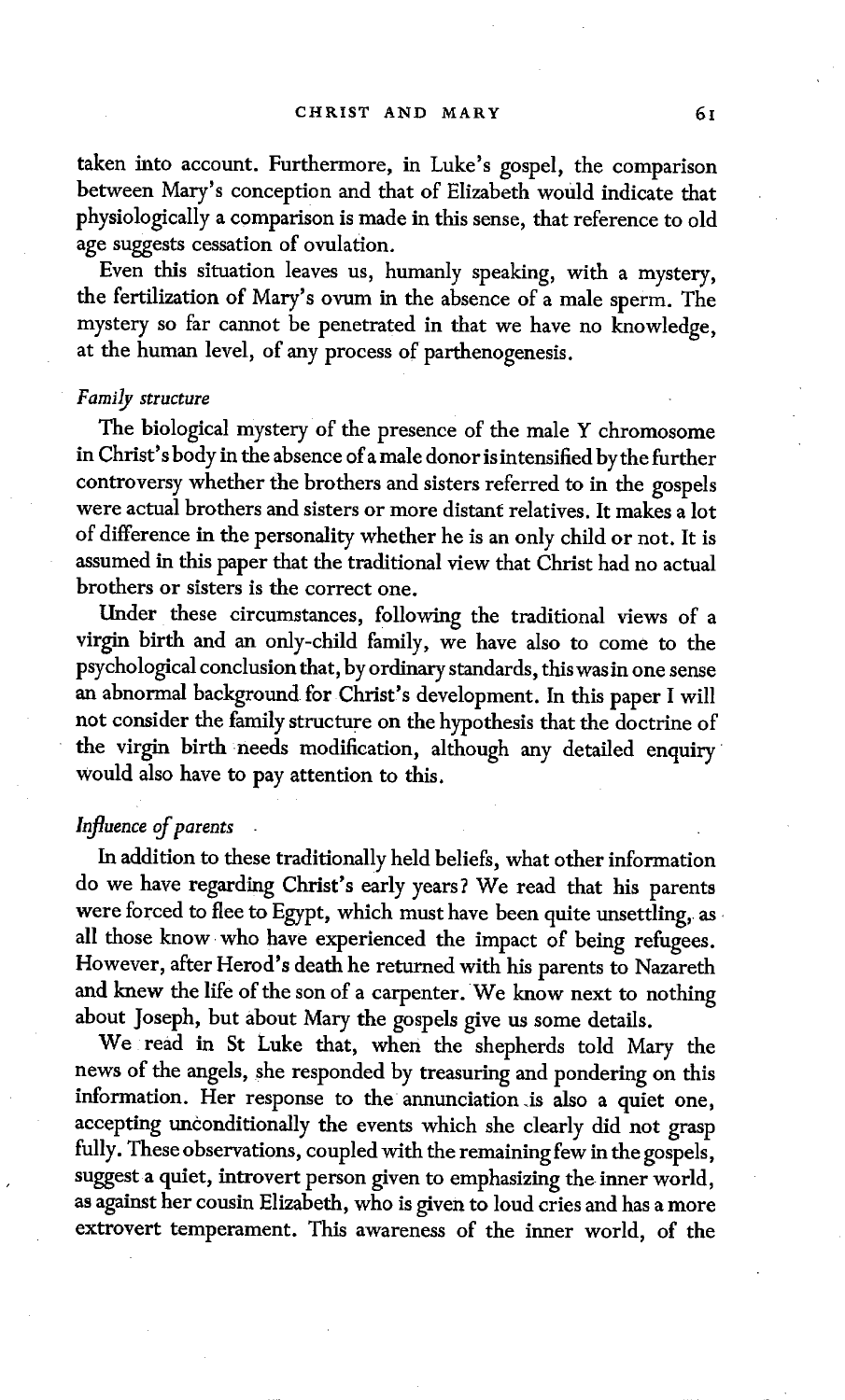#### 62 GOD AND MARY

introvert, also suggests a deeper sensitivity and awareness of feelings and emotions, consistent with the journey 'in haste' to visit her cousin Elizabeth who was bearing a child in her old age. She would have seized the emotional significance of this event for her cousin and wanted to share the joy with her. This inner awareness and concern for others is seen again in the wedding of Cana, where she is sensitive to the discomfort of her hosts when their wine runs out.

Mary's capacity for introverted experience may well have contributed to Christ's undoubted wide-ranging capacity to feel and respond, with emotional accuracy, to the innumerable events in his public ministry which called forth such delicate sensitivity. Clearly, however, Christ's deep range of feelings and emotions were not part of a totally introvert personality, for the image we are given is that of a person who engaged in a great deal of extrovert activity, whilst retaining the proclivity for inner sensations and experiences which he preferred. There was no desire for ostentation, and certainly in his teaching he repeatedly emphasized the inner world.

#### *Christ's capacity to love*

The central fact about Christ's life which needs understanding is how the sum total of his views, attitudes, actual behaviour, led many of his contemporaries, but particularly the apostles, to see in him the presence of the divine. It is my belief that there can be one explanation and one only, which is found in the first epistle of St John, namely that God is love. What was seen, heard, felt and experienced, convinced enough of his audience that this man was the consummate expression of love. We can say that any understanding of Christ's personality must start and finish with an understanding of the meaning of love. Here I believe that psychology has the most complete range of means to understand the meaning of love, and there can be no theological progress of any substance until this dimension is explored fully. To do full justice to the subject a book is necessary. Here I can only draw attention in outline to the psychological features of love which have to be present if love is to exist. These features can be summed up in one word availability.

There are two vital components of availability. The first is the possession of ourselves; we cannot give to others that which we do not possess. The second is the ability to receive. We cannot love unless we give ourselves and have the capacity to receive others in a reciprocal exchange. How does this process of loving ourselves and our neighbour develop?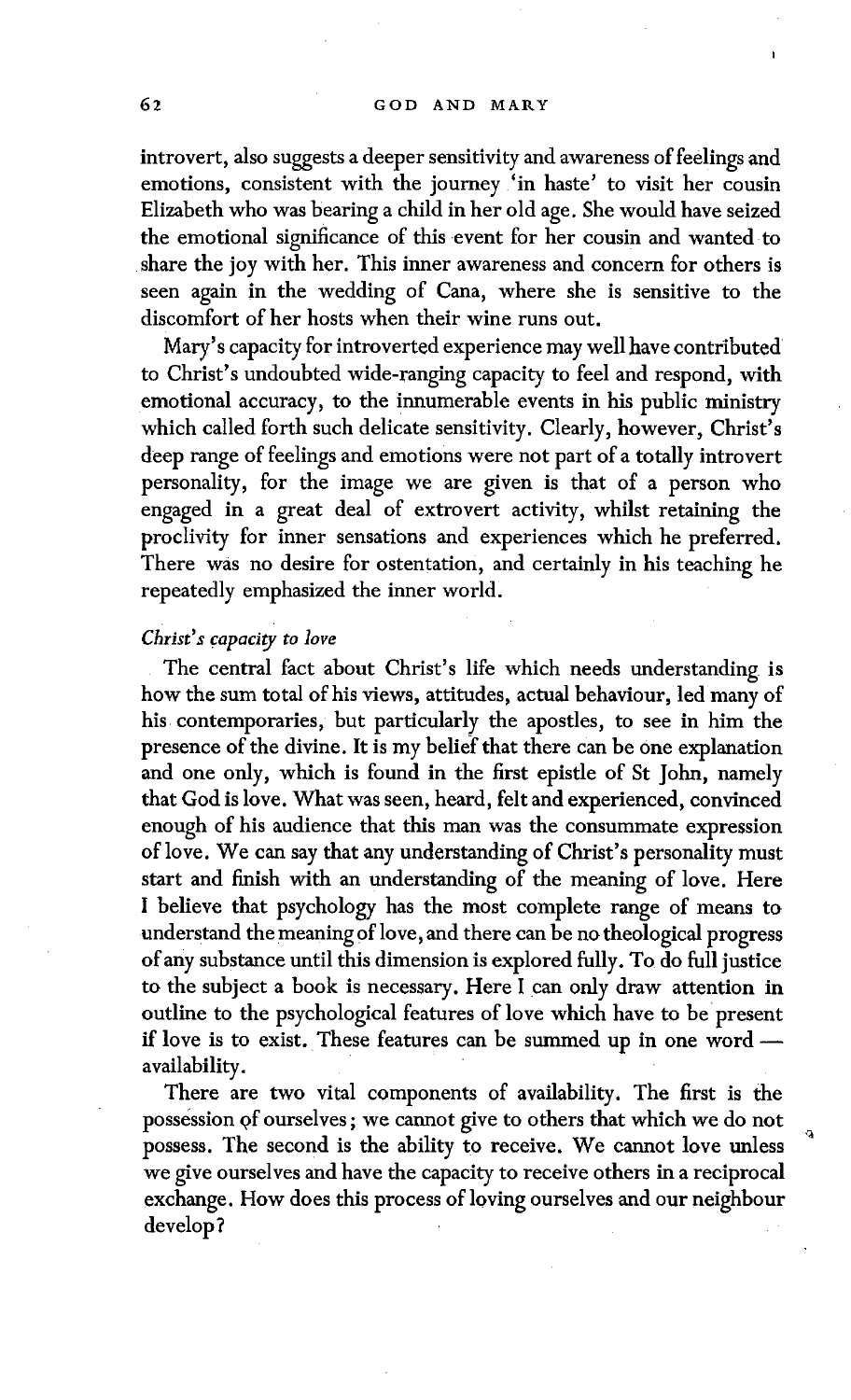# *Identity and affrraation*

Essentially it is a psychological process made up of three elements. The first is the process of growth, which is a combination of physical, intellectual and social components. Parents play a vital part in facilitating the process, by providing the raw material of food and shelter; and far more importantly, through their presence they offer the possibility of forming relationship-bonds. The second is that within these relationships the growing persons learn how to recognize and accept themselves, a process for which I have used the word 'affirmation', The core of christianity is vitally concerned with this process, which ultimately determines man's image of himself as good or bad and, therefore, his need for salvation. It would take me a long way from our subject to argue what I consider to be the need for a fundamental reformulation of christianity's view of man as a fallen being; but I want here to assert that the essential core of the psychology of christology must be the understanding of the growth of Christ in such a manner that he had a total affirmative self-acceptance. There was no part of his personality which was not available to him, and accepted as good and available to be given to others; and, reciprocally, there was no part of his humanity or the humanity in others that could not be accepted by him and transformed through love. The essence of Christ is his total affirmative acceptance of himself and his inability to reject one iota of another person who really needed to be reached.

If my contention is correct, then the part that Mary played in such affirmative growth is fundamental and all-pervasive; a dogma such as the immaculate conception is a necessary postulate, not in giving her full comprehension of Christ's identity, but in ensuring that her presence did nothing which inhibited Christ's growth.

Man has frequently come to the conclusion that goodness has to be reached ultimately by the avoidance of badness; in Christ, goodness was reached by the affirmative acceptance of his total being which had no components of badness, and Mary was a principal element in this unique development.

This affirmative growth of identity also required total separation from his parents, so that the relationship with his heavenly Father could be established. Psychologically this is a fascinating and arresting process. Christ had to acknowledge lovingly his relationship with his earthly parents, and yet shift the pivot of his internalworld to the key relationship in his life, namely that between himself and the Father, without finding all this utterly confusing and leading to an identity-crisis, or having to repudiate totally his earthly parents.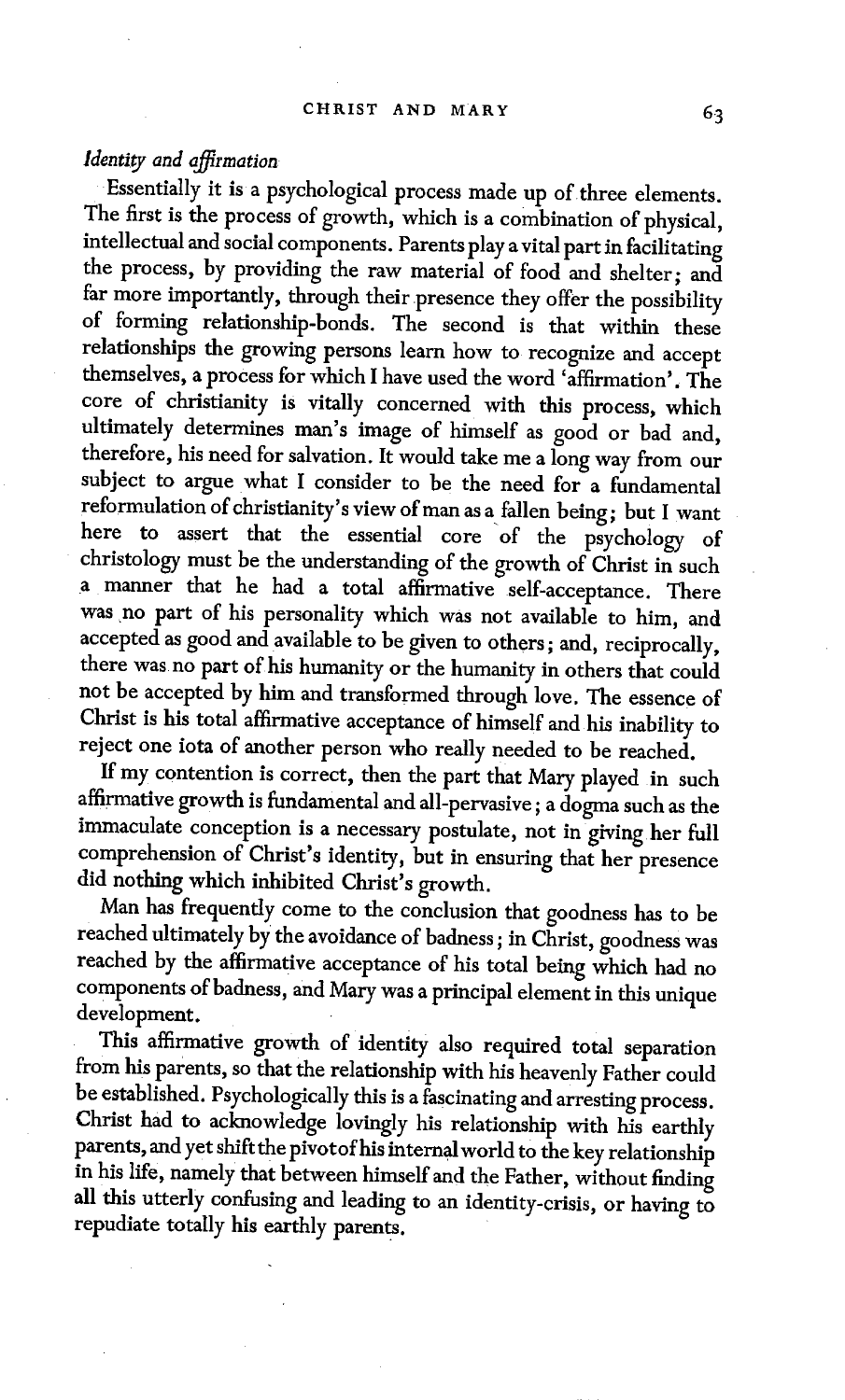Here again there is room for a full study about Jesus Christ, not as the Son of God, but as a man who was so dissatisfied with the reality of his life that he had to create the delusion or phantasy of a special relationship between himself and Yahweh to compensate for his personal dissatisfaction. There is no doubt that here is fertile ground for fundamental attacks on christian belief.

Yet the orthodox view would be that Christ was able to sustain a loving and harmonious relationship With his earthly parents, and yet grasp and fully respond to the more fundamental relationship with God the Father which dictated the whole motivation of his life.

#### *Aj~rmation and autonomy*

Those who see in the infancy and childhood narratives of Matthew and Luke just a mixture of the literary genre of Midrash and Haggadah, will be sceptical about any undue emphasis on the historical accuracy of the details. Yet the next episode is psychologically crucial for my thesis, that Christ was able to establish clearly his identity in relationship to his earthly family and with the heavenly Father. This episode is the Finding in the Temple, and is a psychological gem. 8

In my view, by the age of twelve, Christ was able to separate himself from his parents and have an independent inner existence, to establish a clear relationship with his heavenly Father and still remain in harmonious contact with Mary and Joseph. Mary, in turn, had to feel this undoubted inner separation of her son, accept his judgment, and his orientation of his inner world in a direction she did not comprehend, and still trust him unconditionally.

#### *Affirmation and trust*

This trust on the part of Mary in a relationship with her son which had to be comprehended step by step, is one of the most revealing features in the process of affirmation. We have another glimpse of it at the wedding of Cana, when Mary places implicit trust in his efficacious intervention despite his apparent rebuff. Mary's trust also contrasts with the lack of it in his relatives, who thought he was out of his mind.

This trust has, I believe, two implications in the growth of his personality. First of all, through her trust, Mary gave Christ the means of trusting himself and, therefore, the means of self-acceptance. John's gospel puts the words of supreme self-affirmation in his mouth. Psychologically it does not matter whether Christ used these words or

Lk 2, 46-S2.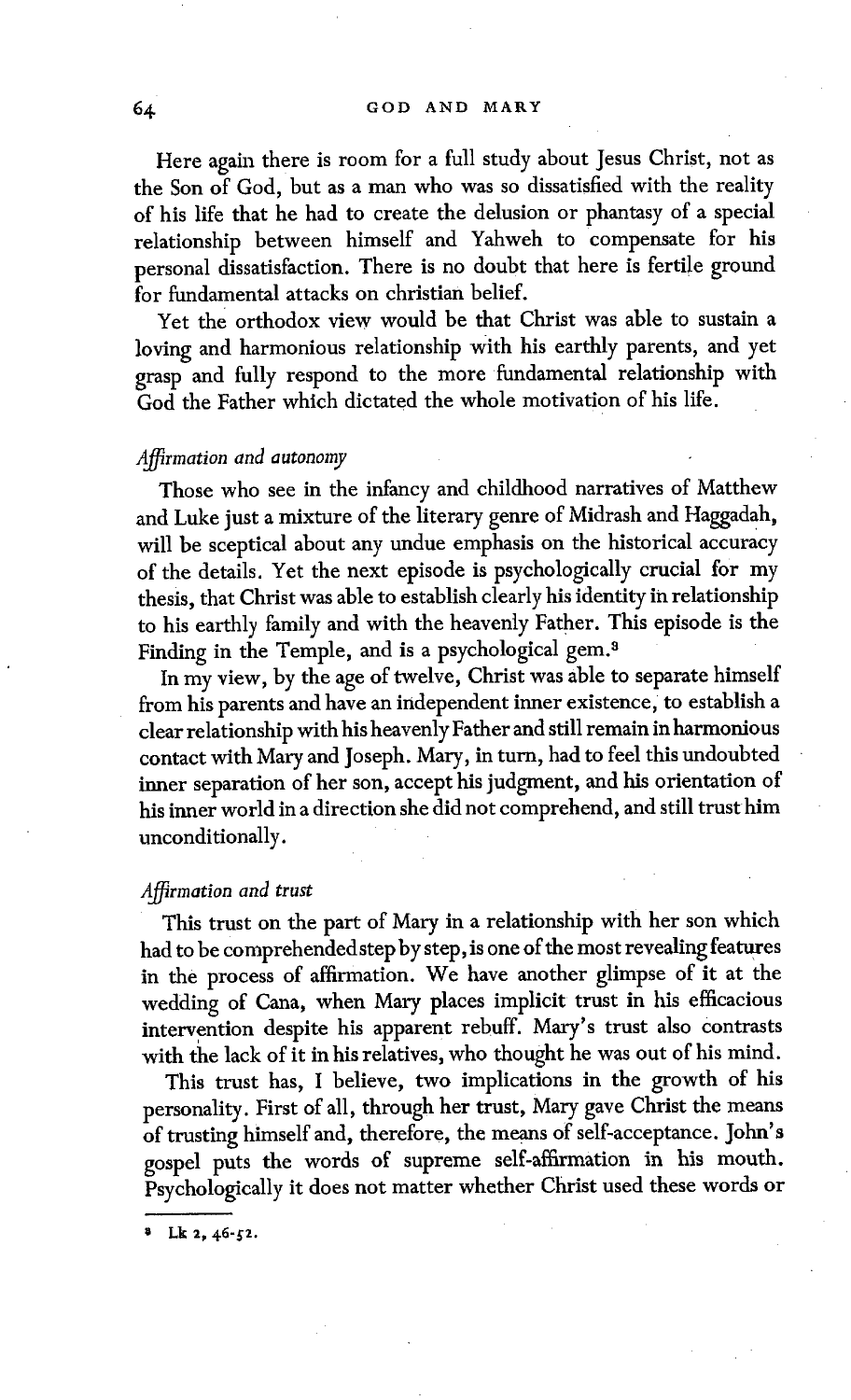not. But unless the evangelist was totally mistaken in his understanding, he was portraying a feature which must have impressed those who saw Christ in action.

When jesus spoke to the people again, he said: I am the light of the • world; anyone who follows me will not be walking in the dark; he will have the light of life. At this the pharisees said to him: You are testifying on your own behalf; your testimony is not valid. Jesus replied: It is true that I am testifying on my own behalf, but my testimony is \* still valid, because I know where I came from and where I am going.<sup>4</sup>

These words summarize the complete personal affirmation and selfacceptance which gave Christ his supreme confidence and his authority. But trust is also required to get close to other human beings, and through this closeness reach them and be reached in the depth of being which is mutually exchanged. Psychiatrists have the widest experience of the human personality in all the situations in which closeness with others breaks down. The isolated, aloof, schizoid man or woman cannot get close to others and is a recluse. The anxious person cannot get close to others because intimacy is threatening, either in generating anxiety and tension in physical proximity, or the fear of being taken over by the other and of being overwhelmed. The insecure person cannot get close to others because he does not feel worthy of their attention, does not feel loveable enough and so keeps his distance. The unsure, aggressive, paranoid individual either fails to get close to others because of the fear that his angerwill destroy the other person; or his sensitivity, when hurt and rejected, does not allow the continuity of a relationship.

Now the gospels portray Christ as capable of friendship, love, intimacy, and as expressing in all this the key of love in relationship, namely continuity. He did not have to repudiate his love for any of the reasons mentioned and, what is more, he discovered within the depths of his personality the necessity of providing continuity of relationship with all life until the end of time, in the mystery of the Eucharist.

### *Ajflrmation and sexual identity*

This complete affirmation of self leads us to the question of his sexual identity, and the role of Mary in this aspect of his development. Lying in one of my drawers is an extensive paper on Christ's sexual identity which has never been offered for publication: an interesting commentary on my own inner world. In it I have examined the various aspects of

 $\int n 8, 12-14.$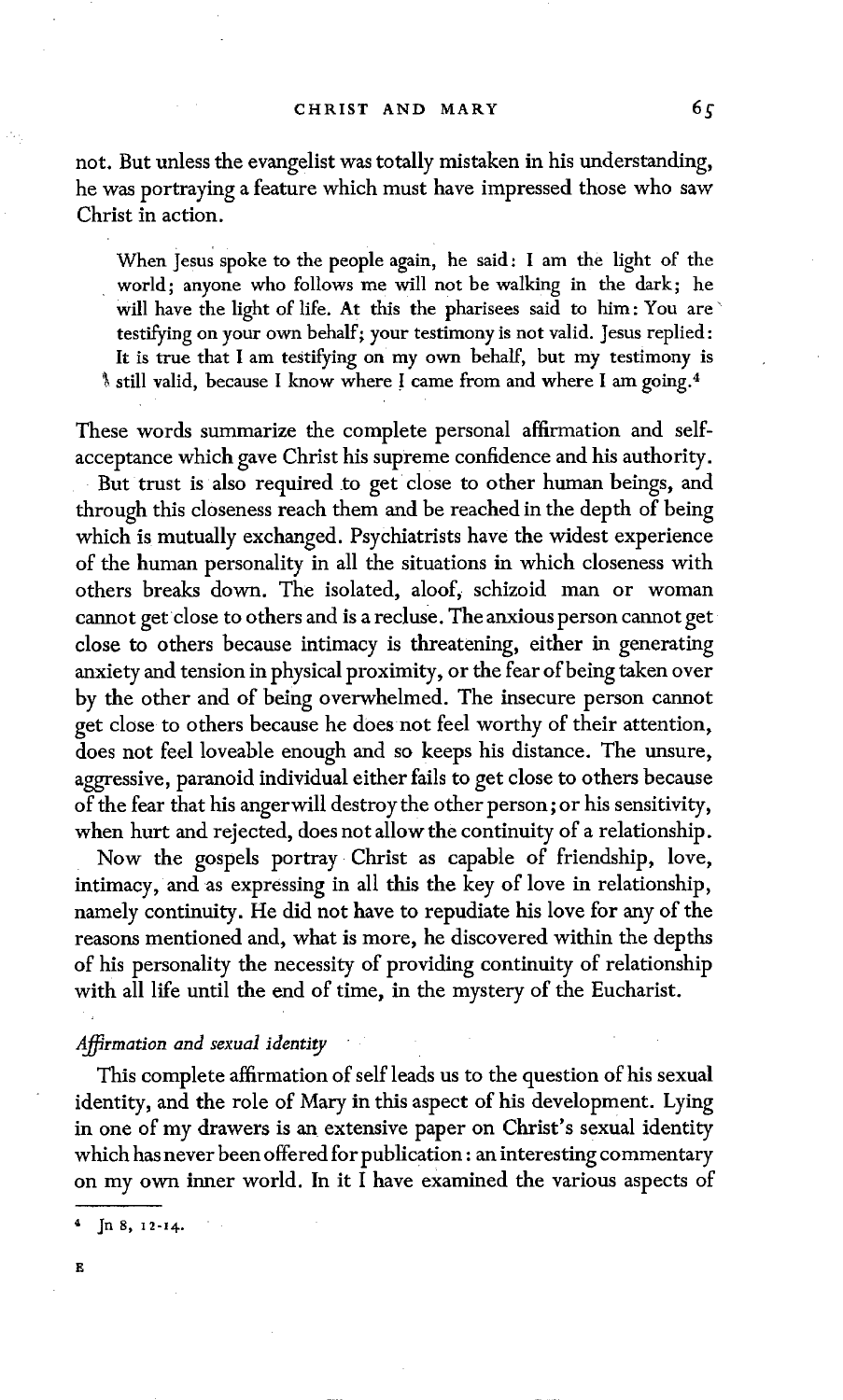human sexuality with reference to Christ. These involve first the dimension of maleness and femaleness or gender: that is to say, the capacity of the individual to behave in accordance with the expectations of their environment in a male or female manner; secondly, the level and direction of the sexual drive : that is to say, the intensity of libido and the personal or impersonal features which are sexually attractive : thirdly, the capacity to express in a sexual encounter the characteristics of love which imply a relationship of continuity, reliability and predictability, within which the physical characteristics of sex are blended with affection and love: a situation normally characterized by marriage.

The family structure is a powerful influence in all these features, but it is not, of course, the only contribution, since the physical make-up of the individual contributes to the level of the sexual drive and may even influence the object of attraction, as, for example, in the case of homosexuality.

What role does a mother play in this process of sexual growth? Freud made the triangular situation of father, mother and child the corner-stone of human development through the Oedipus-complex. I believe that such a complex may exist, but without having Freud's universal significance. On the other hand, some other features are of unusual significance as far as the boy is concerned. Sexual identity is learned by the boy through having the features associated with manhood from the father and those of womanhood from the mother. The physical make-up makes the male identification easier than the response to the woman, but both learning experiences depend on the attitude of the parents. Does the father provide an effective model of manhood ? Does the mother provide an effective model of womanhood? Is the boy encouraged to feel positively about his male role and sex in general ? Is closeness and exchange of affection and love seen in action in the life of the parents, or discouraged by example or through fear in the relationship between child and parents ?

Ultimately, normal sexual development requires an affirmative acceptance of the bodily configuration and sensations in harmony with the male role, and comfortable ease in intimacy with the opposite sex which is reflected in marriage.

Now Christ did not marry; and each of the following possibilities have to be examined : that he did not feel at home with the male role, lacked sexual drive, could not tolerate intimacy with women, was attracted sexually by men. Each of these points needs careful examination, which I have given elsewhere. What concerns us is the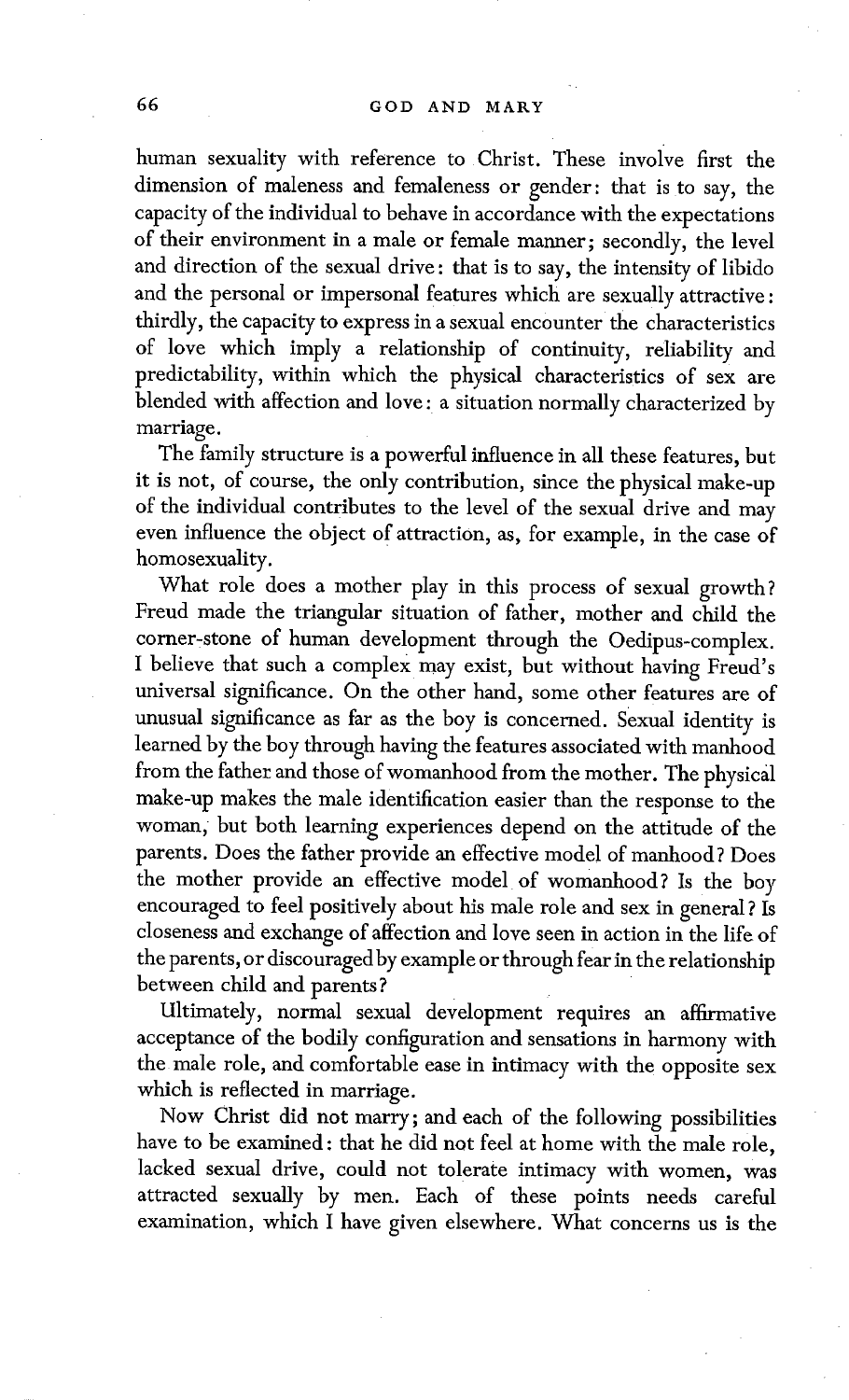role of Mary in the formation of Christ's attitude to sex, her capacity to give Christ the sense of comfortable intimacy with women, her ability to facilitate the capacity to give and to receive affection.

Is it not possible, for example, that Mary's virginity made her shy about sexual matters and she conveyed this to Christ? We have, of course, no means of knowing what exactly happened at home; but if we judge by Christ's later behaviour in adult life, there are clues which suggest he was far from being shy in confronting bodily or sexual issues. He could refer to uncleanliness of the gastro-intestinal tract and contrast it with human intention in the heart; he could tolerate the woman who was losing blood to touch him, and references to his mother's womb and breasts when expressed by the woman in the crowd. And he clearly must have known sexual attraction extremely well when he condemns the lustful look.

Dynamic psychology might interpret this as evidence for reactive formation, which is a technical term suggesting that we control an unacceptable impulse by exaggerating the opposite tendency: in Christ's case the danger of sexuality and women. But there is not the slightest evidence for this, since clearly he had a relaxed and close relationship with women of all walks of life.

Still, it is possible that he had a positive approach to women, but could not tolerate physical closeness. Yet the episodes of the woman at the well and the woman taken in adultery do not suggest any undue fear of physical closeness, nor is there fear of being actually physically touched, as the anointing of his body with the precious ointment would suggest.

Finally, it is possible that with all this he may have had little or no sexual drive or have been a homosexual, a point of view that has indeed been put forward. As far as homosexuality is concerned, we have no evidence whatsoever that Christ exemplified one of the current psychological notions, that homosexuality in a male is associated with the presence of a powerful, overwhelming and possessive mother with whom the boy identifies in preference to his father. On the contrary, the evidence is that Christ emancipated himself from any undue influences very early on in his development.

On the other hand we have positive evidence that he could have close relationships of physical proximity and emotional intimacy with women, in which he could express care, concern and deep love. If anything, this suggests that the image of womanhood which Mary offered to Christ did not lead either to fear, rejection or antagonism towards woman. There is no evidence in the scriptures that christianity's own